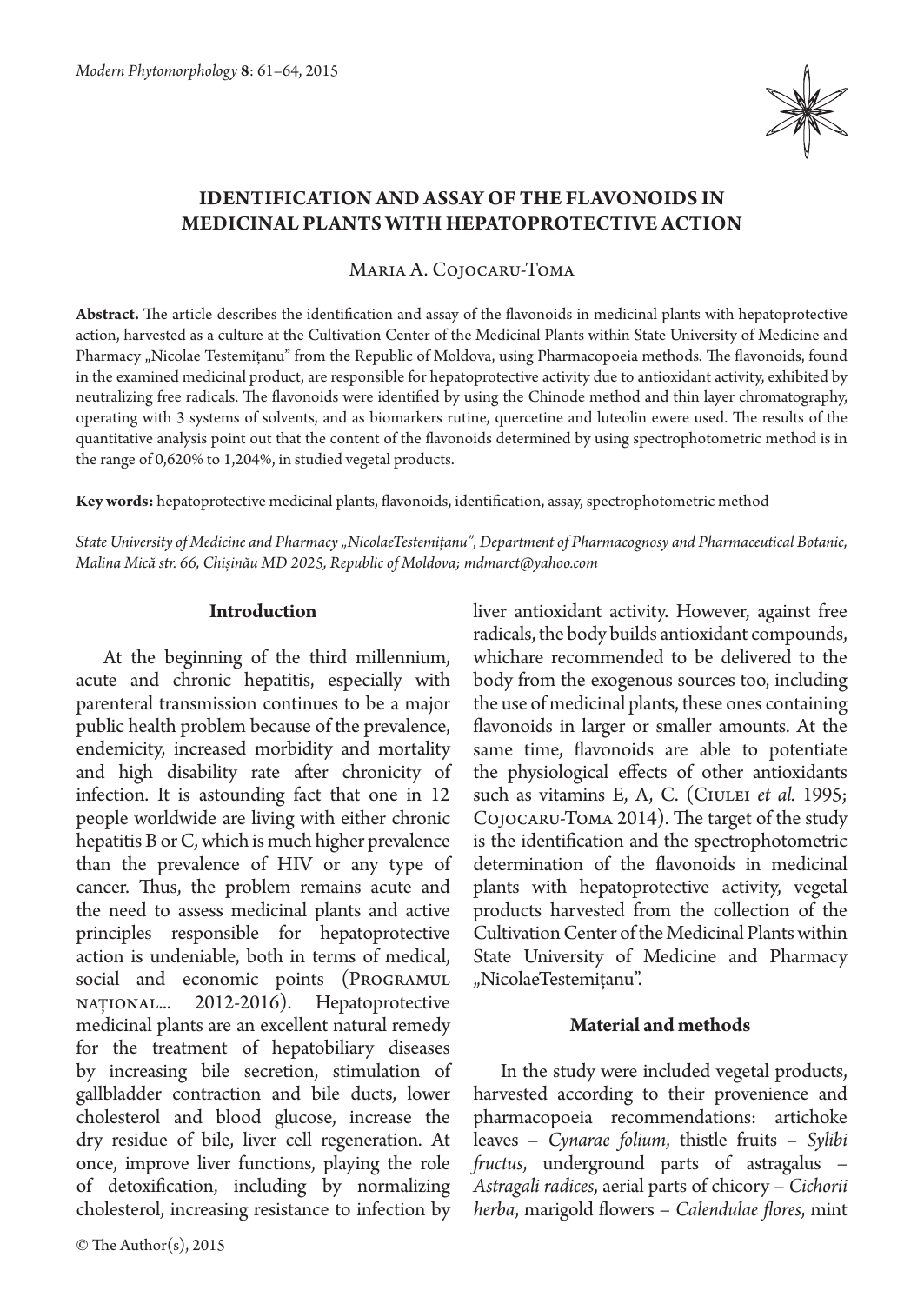

Fig. 1. Identification of flavonoids by thin-layer chromatografy, a and b systems.

leaves – *Menthae piperitae folia*, septfoil rhizomes – *Tormentillae rhizomata*, immortelle flowers – *Helichrysi italici flores*, aerial parts of sweet clover – *Meliloti officinalis herba*, comfrey roots – *Symphyti radices*, aerial parts of agrimony – *Agrimoniae herba*, tansy flowers – *Tanaceti flores*, immortelle flowers – *Helichrysi arenarii flores*.

Medicinal plants with hepatoprotective action were selected based on scientific publications, identified by determinators (Negru 2007) and assessed by reference Pharmacopoeias, according to Ministry of Health Order no. 113 of 17.02.2011, regarding the approval of reference Pharmacopoeias in Moldova, which establishes the European Pharmacopoeia as a reference in the elaboration, standardization and quality control of drugs in Moldova. As a result of examination the analysis methods of vegetal products and of active principles from the reference Pharmacopoeias mentioned above, we find out that the assay of flavonoids is presented for the following vegetal products: thistle fruits, immortelle flowers, chicory flowers, marigold flowers, aerial parts of rattles, artichoke leaves (European Pharmacopoeia 2014). Flavonoids, in turn, are related phenolic vegetal pigments with polyphenolic structure, widespread in the plant kingdom found most often in the form of heterosides whose aglycone/ genin are derivatives of *phenyl-benzo-y-pirone C6- C3-C6*. The extraction of flavonoids is based on

their solubility in hot water or alcohol. Sometimes crystalline forms are obtained by simply cooling the extraction solution. The extraction is performed in alcohol, the resulting solutions are subjected to evaporation, and the residue is taken up in hot water and exhausted with ethyl acetate and then with butanol. In preparing extracts for the qualitative reactions, exactly weighed samples of plant products, sprayed and treated with alcohol are maintained on the condenser water bath until exhausting the vegetal product. After cooling, the extracts are filtered and used in the identification reactions: the Chinode reaction and thin layer chromatography. In the determination of the flavonoids we used the spectrophotometric method, according to European Pharmacopoeia, based on the colored reaction with a solution of aluminum chloride (European Pharmacopoeia 2014).

### **Results**

The principle of the Chinode reaction is based on the fact that the flavonols, flavones and flavanones by reducing with the magnesium, in the presence of hydrochloric acid, present the red or orange color, due to the formation of anthocyanidines, the reaction which is negative for aurones and chalcones, which at the addition of hydrochloric acid, in the absence of magnesium, give red color, with the formation of oxonium salts. The Chinode reaction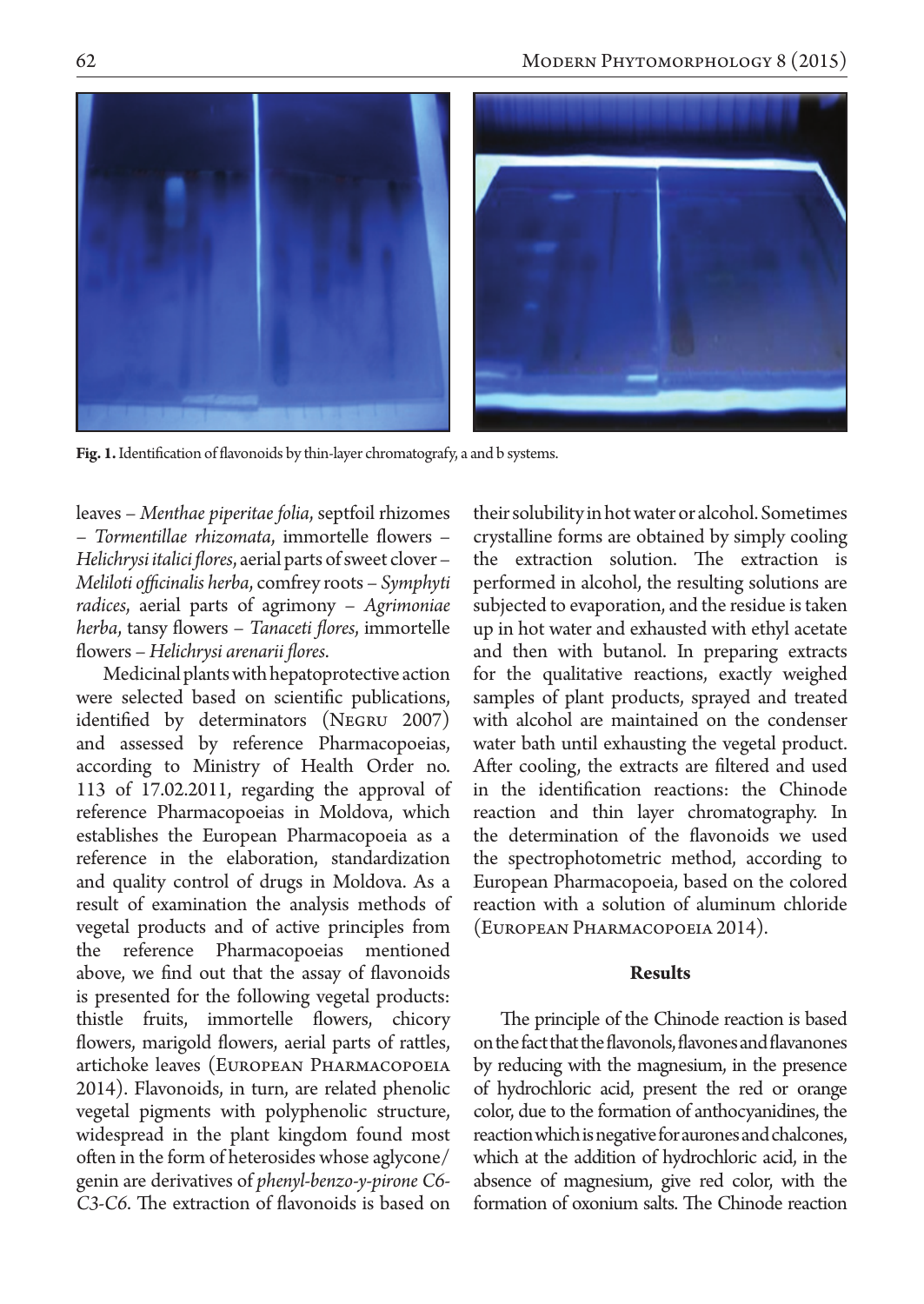**Tab. 1.** Results of thin layer chromatography.

| Nr.                 | Species                 | $(Rf)$ in the 1 <sup>st</sup> system <i>ethyl</i> acetate:<br>formic acid: glacial acetic acid: water<br>(100:11:11:26) | $(Rf)$ in the 2 <sup>nd</sup> system <i>n</i> -butanol: glacial<br>acetic acid: water<br>(4:1:2) |
|---------------------|-------------------------|-------------------------------------------------------------------------------------------------------------------------|--------------------------------------------------------------------------------------------------|
| 1.                  | Cynara scolimus         | 0,49; 0,55; 0,87                                                                                                        | 0,48; 0,62; 0,72; 0,82                                                                           |
| 2.                  | Silybum marianum        | 0,39                                                                                                                    | 0,39                                                                                             |
| 3.                  | Astragalus glycyphyllos | 0,42;0,81                                                                                                               | 0,68;0,86                                                                                        |
| 4.                  | Cichorium intybus       | 0,19; 0,33; 0,41; 0,51; 0,54; 0,87                                                                                      | 0,67; 0,74; 0,83                                                                                 |
| 5.                  | Calendula officinale    | 0,41                                                                                                                    | 0,38; 0,68; 0,89                                                                                 |
| 6.                  | Mentha piperita         | 0,41;0,76                                                                                                               | 0,68                                                                                             |
| 7.                  | Potentilla erecta       | 0,55; 0,76; 0,89                                                                                                        | 0,15; 0,54; 0,87                                                                                 |
| 8.                  | Helichrysum arenarium   | 0,33; 0,41; 0,49; 0,82; 0,89                                                                                            | 0,69; 0,83; 0,88                                                                                 |
| 9.                  | Helichrysum italicum    | 0,33; 0,36; 0,41; 0,49; 0,65; 0,86; 0,89                                                                                | 0,69; 0,59; 0,46; 0,83; 0,88                                                                     |
| 10.                 | Melilotus officinalis   | 0,41                                                                                                                    | 0,66                                                                                             |
| 11.                 | Symphytum officinale    | 0,41                                                                                                                    | 0,68                                                                                             |
| 12.                 | Agrimonia eupatoria     | 0,41;0,87                                                                                                               | 0,66, 0,83                                                                                       |
| 13.                 | Tanacetum vulgare       | 0,41;0,86                                                                                                               | 0,67;0,84                                                                                        |
| Rutine (etalon)     |                         | 0,41                                                                                                                    | 0,68                                                                                             |
| Quercitine (etalon) |                         | 0,89                                                                                                                    | 0,87                                                                                             |
| Luteoline (etalon)  |                         | 0,87                                                                                                                    | 0,83                                                                                             |

was positive for all samples studied, showing the presence of flavonoids in all vegetal products listed.

Flavonoids were identified also by thin layer chromatography, using three systems (Fig. 1):

a) ethyl acetate: formic acid: glacial acetic acid: water (100:11:11:26);

b) *n*-butanol: glacial acetic acid: water  $(4:1:2);$ 

c) toluene: acetic acid: water (60:22:1,2).

The system toluene: acetic acid: water (60:22:1.2) gave less positive results, the spots being visible for the first two systems mentioned above and as etalon were used: *rutine, quercetine* and *luteoline*. For the identification of flavonoids, on the same chromatogram the color and the fluorescence of the spots are compared, the value of the retention coefficient (Rf) for the sample – solution and the etalon – solution. The detection of the spots was performed by the own fluorescence and in the UV – light, with aluminum chloride 2,5% (Tab. 1).

After conducting thin-layer chromatography in plants with hepatoprotective action the following components were identified:

Rutine – in: *Cynara scolimus, Sylibum marianum, Astragalus glycyphyllos, Cichorium intybus, Calendula officinale, Mentha piperita, Helichrysum arenarium, Helichrysum italicum, Melilotus officinalis, Symphytum officinale, Agrimonia eupatoria, Tancetum vulgare.*

Quercetine – in: *Cichorium intybus, Calendula officinale, Potentilla erecta, Helichrysum arenarium, Helichrysum italicum.*

Luteoline – in: *Agrimonia eupatoria, Cynara scolimus, Cichorium intybus, Helichrysum arenarium, Helichrysum italicum, Tanacetum vulgare.*

Our aim was to perform assay of total flavonoids using spectrophotometric method, which is also found in the European Pharmacopoeia (2014). Spectrophotometric method is based on the principle of color reaction of flavonoids with a solution of aluminum chloride. The flavonoid concentration is calculated using the standard graph constructed on the absorbance corresponding to rutozide solutions of different concentrations. In the working technique, the exactly weighed